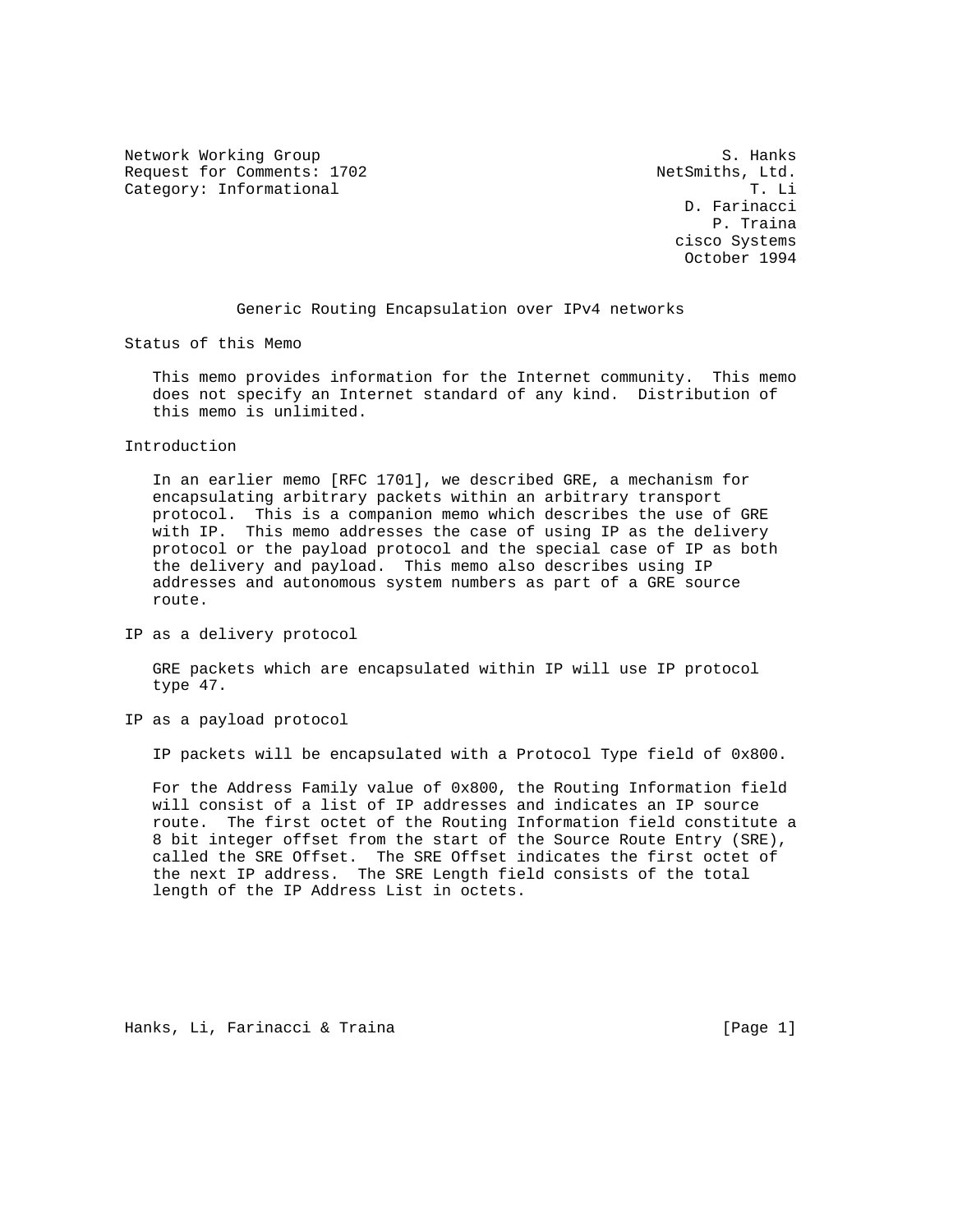This has the form:

0  $1$  2 3 0 1 2 3 4 5 6 7 8 9 0 1 2 3 4 5 6 7 8 9 0 1 2 3 4 5 6 7 8 9 0 1 +-+-+-+-+-+-+-+-+-+-+-+-+-+-+-+-+-+-+-+-+-+-+-+-+-+-+-+-+-+-+-+-+ | Address Family | SRE Offset | SRE Length | +-+-+-+-+-+-+-+-+-+-+-+-+-+-+-+-+-+-+-+-+-+-+-+-+-+-+-+-+-+-+-+-+ | IP Address List ... +-+-+-+-+-+-+-+-+-+-+-+-+-+-+-+-+-+-+-+-+-+-+-+-+-+-+-+-+-+-+-+-+

 For the Address Family value of 0xfffe, the Routing Information field will consist of a list of Autonomous System numbers and indicates an AS source route. The third octet of the Routing Information field contains an 8 bit unsigned integer offset from the start of the Source Route Entry (SRE), called the SRE Offset. The SRE Offset indicates the first octet of the next AS number. THe SRE Length field consists of the total length of the AS Number list in octets.

 $0$  1 2 3 0 1 2 3 4 5 6 7 8 9 0 1 2 3 4 5 6 7 8 9 0 1 2 3 4 5 6 7 8 9 0 1 +-+-+-+-+-+-+-+-+-+-+-+-+-+-+-+-+-+-+-+-+-+-+-+-+-+-+-+-+-+-+-+-+ | Address Family | SRE Offset | SRE Length | +-+-+-+-+-+-+-+-+-+-+-+-+-+-+-+-+-+-+-+-+-+-+-+-+-+-+-+-+-+-+-+-+ | AS Number List ... +-+-+-+-+-+-+-+-+-+-+-+-+-+-+-+-+-+-+-+-+-+-+-+-+-+-+-+-+-+-+-+-+

IP as both delivery and payload protocol

 When IP is encapsulated in IP, the TTL, TOS, and IP security options MAY be copied from the payload packet into the same fields in the delivery packet. The payload packet's TTL MUST be decremented when the packet is decapsulated to insure that no packet lives forever.

IP source routes

 When a system is processing a SRE with an Address Family indicating an IP source route, it MUST use the SRE Offset to determine the next destination IP address. If the next IP destination is this system, the SRE Offset field should be increased by four (the size of an IP address). If the SRE Offset is equal to the SRE Length in this SRE, then the Offset field in the GRE header should be adjusted to point to the next SRE (if any). This should be repeated until the next IP destination is not this system or until the entire SRE has been processed.

 If the source route is incomplete, then the Strict Source Route bit is checked. If the source route is a strict source route and the next IP destination is NOT an adjacent system, the packet MUST be

Hanks, Li, Farinacci & Traina and a control control (Page 2)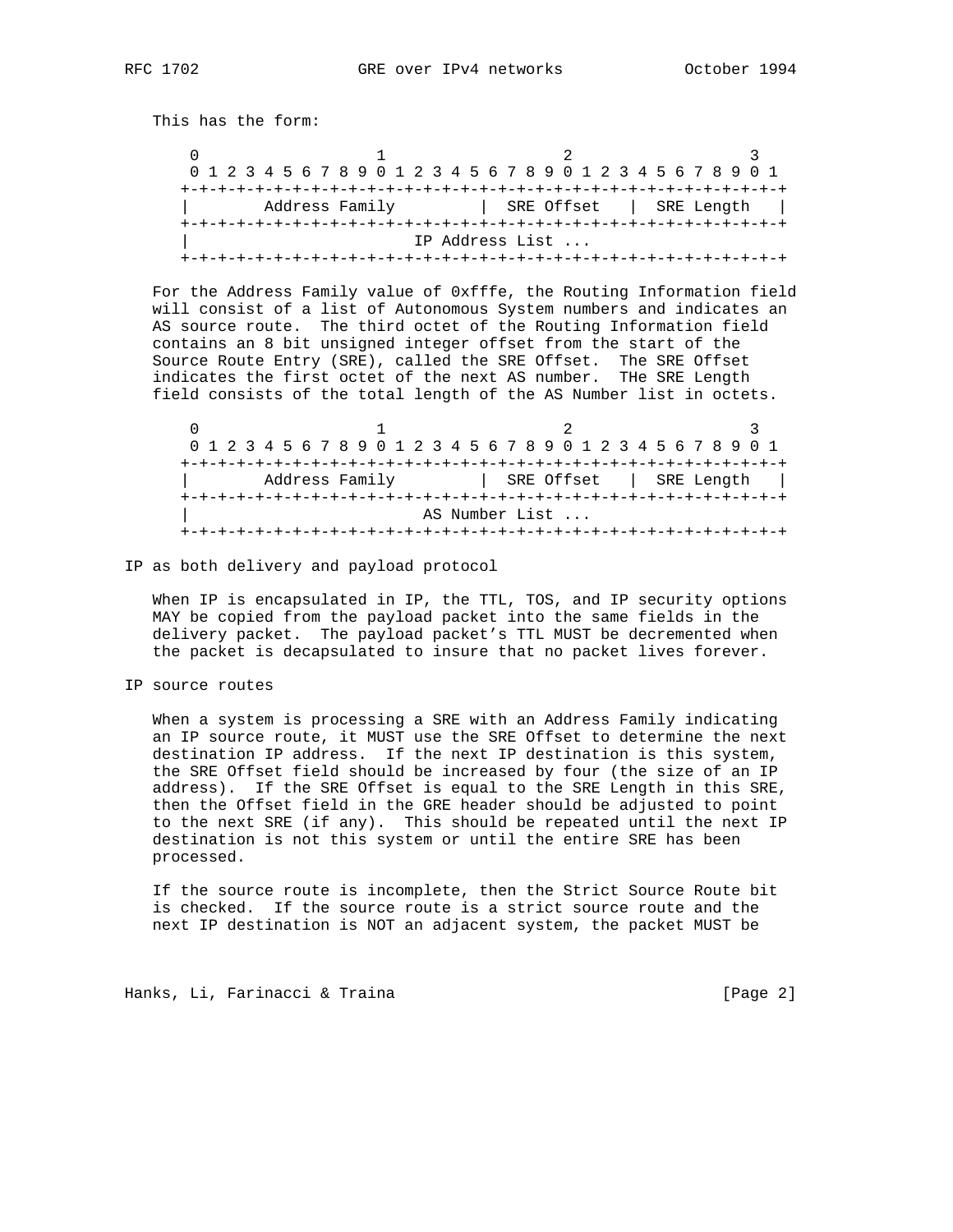dropped. Otherwise, the system should use the IP address indicated by the Offset field to replace the destination address in the delivery header and forward the packet.

Autonomous system source routes

 When a system is processing a SRE with an Address Family indicating an AS source route, it MUST use the SRE Offset field to determine the next autonomous system. If the next autonomous system is the local autonomous system, the SRE Offset field should be increased by two (the size of an autonomous system number). If the SRE Offset is equal to the SRE Length in this SRE, then the Offset field in the GRE header should be adjusted to point to the next SRE (if any). This should be repeated until the next autonomous system number is not equal to the local autonomous system number or until the entire SRE has been processed.

 If the source route is incomplete, then the Strict Source Route bit is checked. If the source route is a strict source route and the next autonomous system is NOT an adjacent autonomous system, the packet should be dropped. Otherwise, the system should use the autonomous system number indicated by the SRE Offset field to replace the destination address in the delivery header and forward the packet. The exact mechanism for determining the next delivery destination address given the AS number is outside of the scope of this document.

Security Considerations

Security issues are not discussed in this memo.

Hanks, Li, Farinacci & Traina and a control and the set of the set of the set of the set of the set of the set o